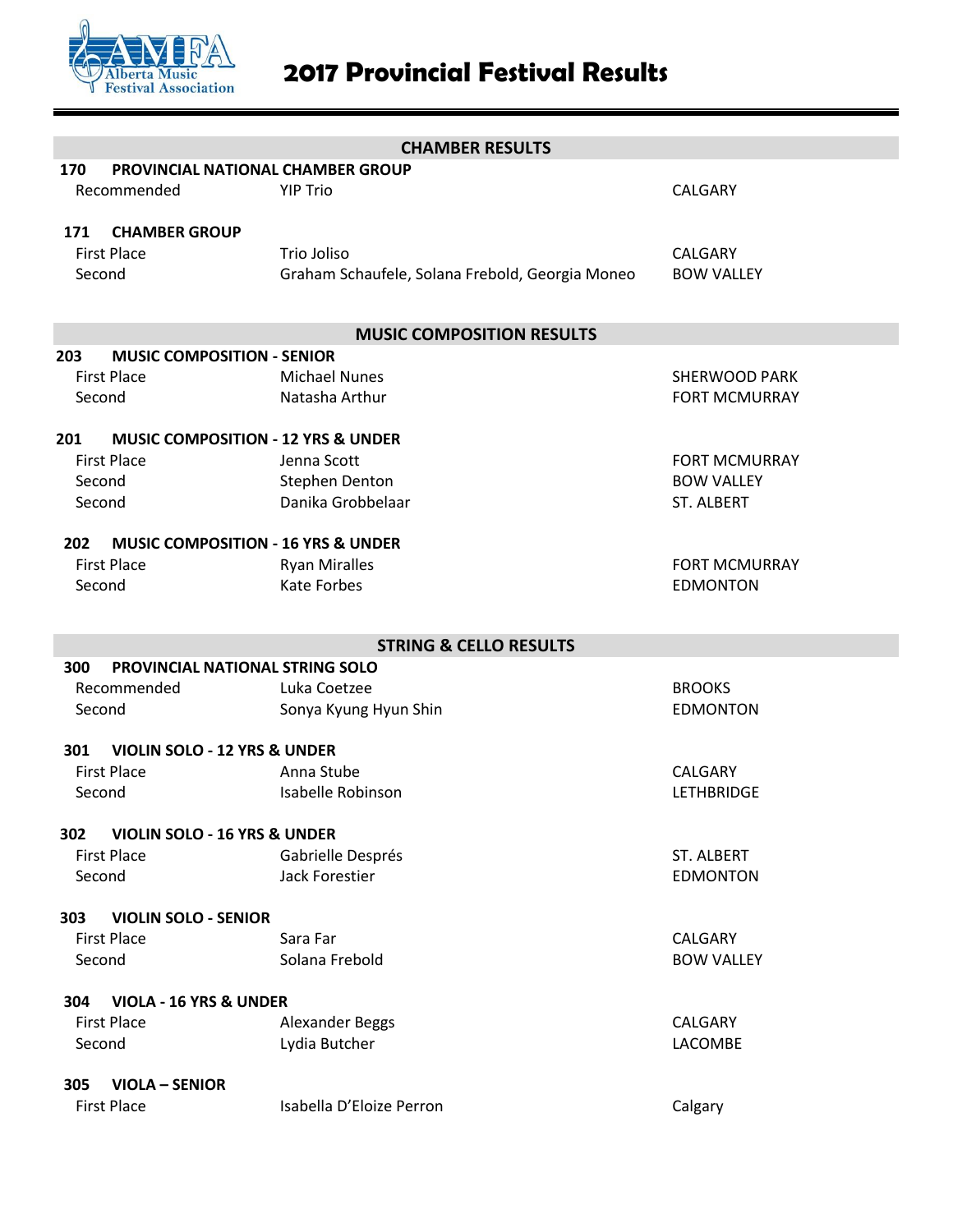

| <b>CELLO/DOUBLE BASS SOLO - 12 YRS &amp; UNDER</b><br>311 |                                                                         |                                                  |                                   |
|-----------------------------------------------------------|-------------------------------------------------------------------------|--------------------------------------------------|-----------------------------------|
|                                                           | <b>First Place</b>                                                      | Kathryn Fakeley                                  | <b>RED DEER</b>                   |
| Second                                                    |                                                                         | Tessa Nysetvold                                  | CALGARY                           |
|                                                           |                                                                         |                                                  |                                   |
| 312                                                       | <b>CELLO/DOUBLE BASS SOLO - 16 YRS &amp; UNDER</b>                      |                                                  |                                   |
|                                                           | <b>First Place</b>                                                      | Hechen Sun<br>Julia Butcher                      | CALGARY                           |
| Second                                                    |                                                                         |                                                  | <b>RED DEER</b>                   |
| 313                                                       | <b>CELLO/DOUBLE BASS SOLO - SENIOR</b>                                  |                                                  |                                   |
|                                                           | <b>First Place</b>                                                      | Ine-Wilme Coetzee                                | <b>BROOKS</b>                     |
| Second                                                    |                                                                         | Solina Lee                                       | CALGARY                           |
| 320                                                       |                                                                         | <b>STRING &amp; KEYBOARD SONATA - 1 MOVEMENT</b> |                                   |
|                                                           | <b>First Place</b>                                                      | Ciara Hager                                      | <b>MEDICINE HAT</b>               |
| Second                                                    |                                                                         | Gabrielle Després                                | <b>EDMONTON</b>                   |
|                                                           |                                                                         |                                                  |                                   |
|                                                           |                                                                         |                                                  |                                   |
|                                                           |                                                                         | <b>GUITAR RESULTS</b>                            |                                   |
| 381                                                       | <b>CLASSICAL GUITAR SOLO - 12 YRS &amp; UNDER</b><br><b>First Place</b> | Lucia Guo                                        |                                   |
| Second                                                    |                                                                         | Lincoln Ohuchi                                   | <b>CALGARY</b><br><b>EDMONTON</b> |
|                                                           |                                                                         |                                                  |                                   |
| 382                                                       | <b>CLASSICAL GUITAR SOLO - 16 YRS &amp; UNDER</b>                       |                                                  |                                   |
|                                                           | <b>First Place</b>                                                      | Gavin Visscher                                   | <b>CALGARY</b>                    |
| Second                                                    |                                                                         | Rowan Hanf                                       | SHERWOOD PARK                     |
|                                                           |                                                                         |                                                  |                                   |
|                                                           |                                                                         | <b>WOODWIND RESULTS</b>                          |                                   |
| 400                                                       | PROVINCIAL NATIONAL WOODWIND SOLO<br>Recommended                        | Danielle Yao                                     | <b>EDMONTON</b>                   |
| Second                                                    |                                                                         | Sebastian Reuten                                 | CALGARY                           |
|                                                           |                                                                         |                                                  |                                   |
| 401                                                       | <b>WOODWIND SOLO - 16 YRS &amp; UNDER</b>                               |                                                  |                                   |
|                                                           | <b>First Place</b>                                                      | <b>Cameron Wong</b>                              | CALGARY                           |
| Second                                                    |                                                                         | Anna Pollard                                     | <b>LEDUC</b>                      |
| Second                                                    |                                                                         | Moira Tomlinson                                  | <b>EDMONTON</b>                   |
| 402                                                       | <b>WOODWIND SOLO - SENIOR</b>                                           |                                                  |                                   |
|                                                           | <b>First Place</b>                                                      | Alison Kim                                       | CALGARY                           |
| Second                                                    |                                                                         | Adriana Jankovic                                 | <b>EDMONTON</b>                   |
|                                                           |                                                                         |                                                  |                                   |
|                                                           |                                                                         |                                                  |                                   |
|                                                           |                                                                         | <b>BRASS RESULTS</b>                             |                                   |
| 500                                                       | <b>PROVINCIAL NATIONAL BRASS SOLO</b>                                   |                                                  |                                   |
|                                                           | Recommended                                                             | Arianne Bosma                                    | <b>NORTH PEACE</b>                |
| Second                                                    |                                                                         | Carter Friesen                                   | <b>RED DEER</b>                   |
|                                                           |                                                                         |                                                  |                                   |
| 501                                                       | <b>BRASS SOLO - 16 YRS &amp; UNDER</b>                                  |                                                  |                                   |
| First<br>Second                                           |                                                                         | Arianne Bosma                                    | <b>NORTH PEACE</b><br>ST. ALBERT  |
|                                                           |                                                                         | Alicia Krips                                     |                                   |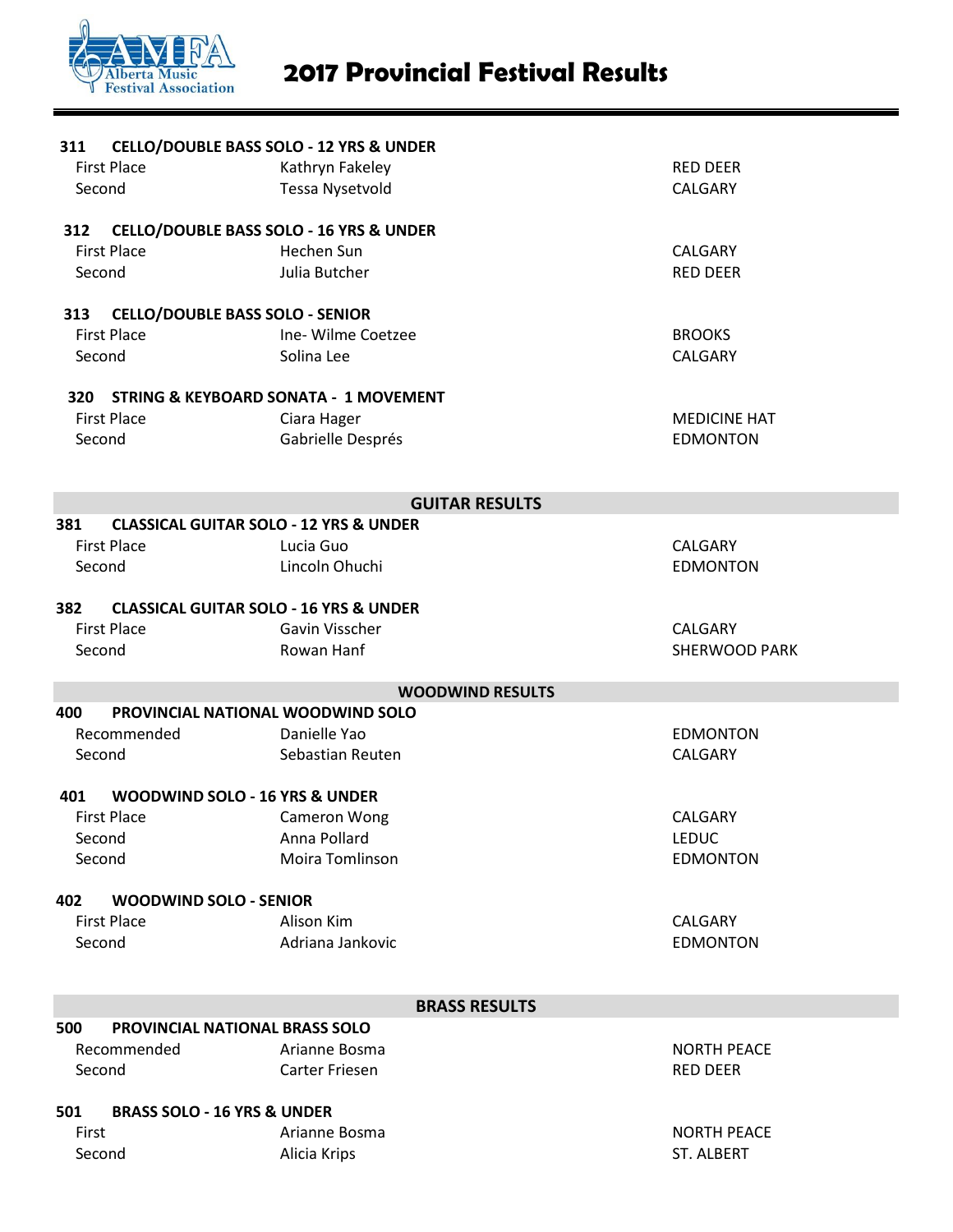

 **502 BRASS SOLO - SENIOR** First Place The Summan Metal Senator Control of the Summan Policy EDMONTON **PIANO I RESULTS 700 PROVINCIAL NATIONAL PIANO SOLO Recommended Peter Wang CALGARY** CALGARY Second Jessica Q Ma EDMONTON **701 PIANO SOLO - 12 YRS & UNDER** First Place Catherine Yang Sun CALGARY Second Anita Hao CALGARY Second Jason Liang Jason Liang ST. ALBERT **702 PIANO SOLO - 16 YRS & UNDER** First Place South Doshua Wong CALGARY CALGARY Second Susanne Sevcik DRUMHELLER Second Howard (Huahai) Yan EDMONTON **703 PIANO SOLO - SENIOR** First Place Gordon Zhang CALGARY CALGARY Second Nicholas Kwan CALGARY Second Louisa Lu **EDMONTON 708 PIANO SOLO - CONCERTO (2 MOVEMENTS) First Place** Felicia Deng CALGARY CALGARY **709 PIANO SOLO - CONCERTO - COMPLETE First Place CALGARY** Joshua Wong CALGARY CALGARY Second Davin Bieker **Example 2018** HIGH RIVER Second Rachel Hanson **MEDICINE HAT PIANO II RESULTS 704 PIANO SOLO - GRADES/LEVELS 5 & 6** First Place The Keira Clinton The Communication of the YELLOWKNIFE Second Nadine Guerrero GRANDE PRAIRIE Second Eric Guoxuan Shan Care Care Canada CALGARY **705 PIANO SOLO - GRADES/LEVELS 7 & 8** First Place Ben Veenstra EDMONTON

 Second Quintin Hansen LAC LA BICHE Second Cassidy Nouanethong ST. ALBERT

#### **706 PIANO SOLO - GRADES/LEVELS 9 & 10**

| <b>First Place</b> | Elly Hung       | CALGARY |
|--------------------|-----------------|---------|
| Second             | Harbour Lehocky | LACOMBE |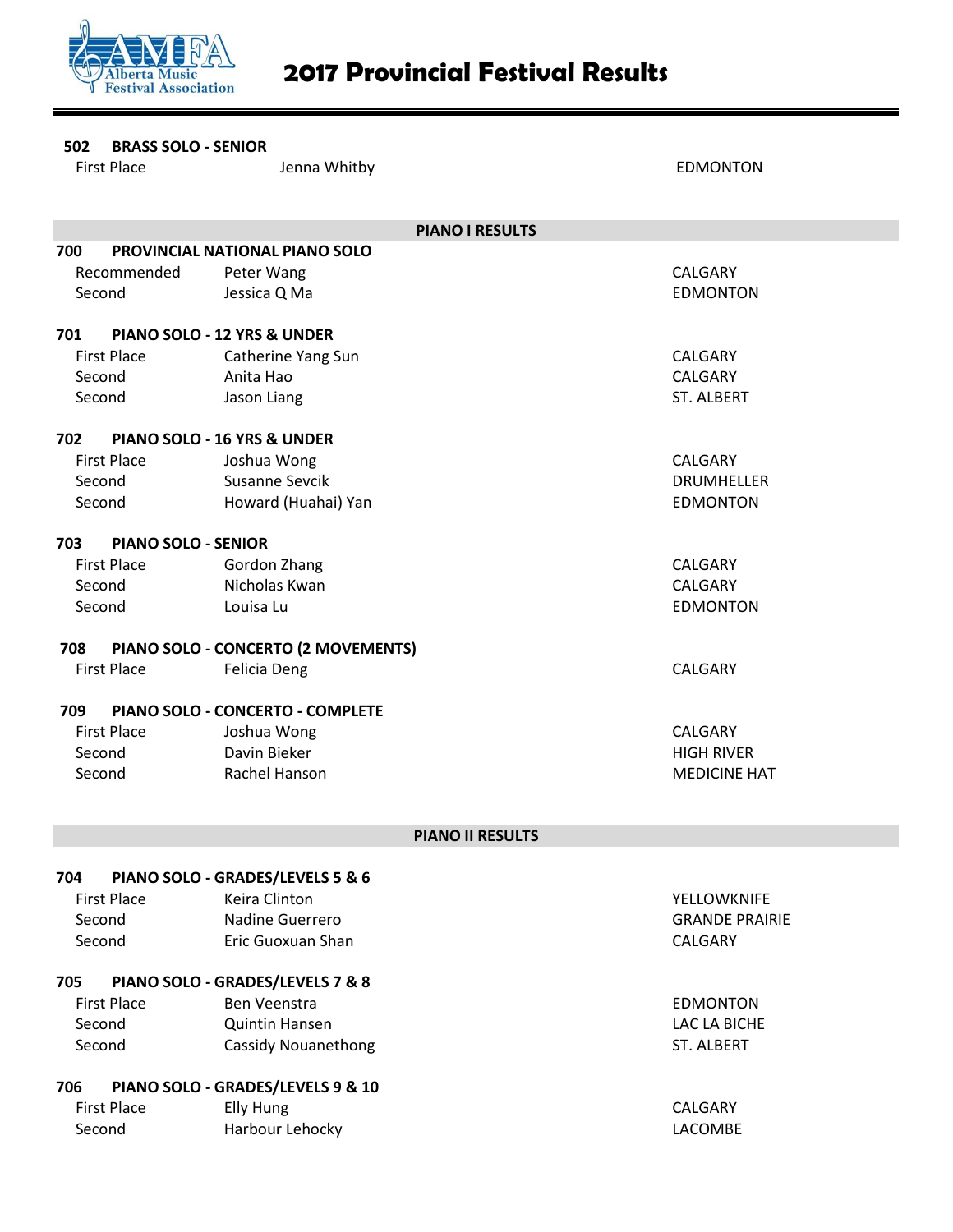

| 707<br><b>First Place</b><br>Second           | PIANO SOLO - CONCERTO (1 MOVEMENT)<br>Liam Pond<br>Nicholas Kwan               | CALGARY<br>CALGARY                                          |
|-----------------------------------------------|--------------------------------------------------------------------------------|-------------------------------------------------------------|
| 710<br><b>First Place</b><br>Second<br>Second | PIANO SOLO - GRADES/LEVELS 2-4<br>Jared Nelson<br>Joseph Curran<br>Jerry Li    | <b>SHERWOOD PARK</b><br>YELLOWKNIFE<br><b>FORT MCMURRAY</b> |
|                                               | <b>CHORAL SPEECH RESULTS</b>                                                   |                                                             |
| 851                                           | <b>CHORAL SPEECH ELEMENTARY GRADES 1-3</b>                                     |                                                             |
| <b>First Place</b><br>Second                  | Stettler Elementary Gr. 2DB<br>Elmer Elson Gr 1-3 Choral Speech                | <b>STETTLER</b><br><b>WHITECOURT</b>                        |
| 852                                           | <b>CHORAL SPEECH ELEMENTARY GRADES</b>                                         |                                                             |
| <b>First Place</b><br>Second<br>Second        | Elmer Elson Gr.4-6 Choral Speech<br>Big Valley Gr.4,5,6.<br>Greentree Grade 4A | <b>WHITECOURT</b><br><b>STETTLER</b><br><b>DRUMHELLER</b>   |
|                                               | <b>SPEECH RESULTS</b>                                                          |                                                             |
| 801                                           | SPEECH SOLO - 12 YRS & UNDER                                                   |                                                             |
| <b>First Place</b>                            | Sarah Swanson                                                                  | <b>PROVOST</b>                                              |
| Second                                        | Terra Friesen                                                                  | <b>LETHBRIDGE</b>                                           |
| Second                                        | Debasri Jena                                                                   | <b>MEDICINE HAT</b>                                         |
| Second                                        | Faris Shoa-Anwar                                                               | <b>EDMONTON</b>                                             |
| 802                                           | <b>SPEECH SOLO - 16 YRS &amp; UNDER</b>                                        |                                                             |
| <b>First Place</b>                            | Amin Siddiqui                                                                  | <b>SHERWOOD PARK</b>                                        |
| Second                                        | Sherry Lee                                                                     | <b>EDMONTON</b>                                             |
| Second                                        | Kudakwashe Simbi                                                               | Fort McMurray                                               |
| 803                                           | <b>SPEECH SOLO - SENIOR</b>                                                    |                                                             |
| <b>First Place</b>                            | <b>Patrick Benoit</b>                                                          | <b>VERMILION</b>                                            |
| Second                                        | Olivia Earl                                                                    | <b>LETHBRIDGE</b>                                           |
| Second                                        | Anjali Mishra                                                                  | <b>MEDICINE HAT</b>                                         |
| Second                                        | James Rostad                                                                   | CAMROSE                                                     |
|                                               | <b>VOCAL RESULTS</b>                                                           |                                                             |
| 920                                           | PROVINCIAL NATIONAL VOCAL SOLO                                                 |                                                             |
| Recommended<br>Second Place                   | <b>Madison Craig</b><br><b>Justine Amber Pariag</b>                            | <b>LETHBRIDGE</b><br>CALGARY                                |
| 921                                           | <b>VOCAL SOLO BOYS - 12 YRS &amp; UNDER</b>                                    |                                                             |

First Place Lucas Semrau Communications and the MEDICINE HAT Second Daniel Bittman **EDMONTON**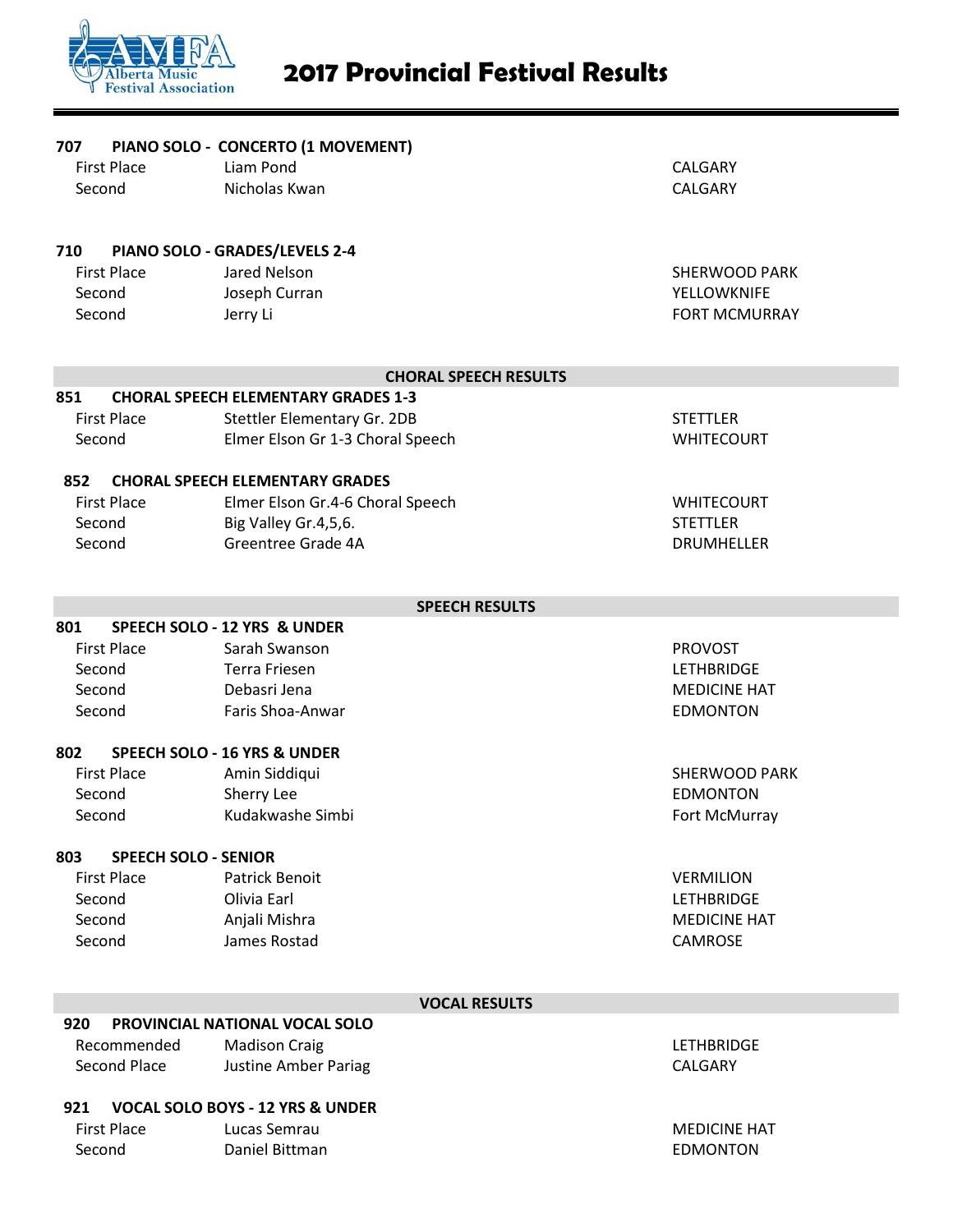

#### **922 VOCAL SOLO GIRLS - 12 YRS & UNDER**

| 922.  |                    | VOCAL SOLO GIRLS - 12 YRS & UNDER                   |                      |
|-------|--------------------|-----------------------------------------------------|----------------------|
|       | <b>First Place</b> | Kyra Aubin                                          | <b>RED DEER</b>      |
|       | Second             | Virginia Briggs                                     | <b>EDMONTON</b>      |
|       |                    |                                                     |                      |
| 923   |                    | <b>VOCAL SOLO BOYS - 16 YRS &amp; UNDER</b>         |                      |
|       | <b>First Place</b> |                                                     |                      |
|       |                    | Spencer VanDellen                                   | CALGARY              |
|       | Second             | Samuel Thompson                                     | <b>LETHBRIDGE</b>    |
| 924   |                    | <b>VOCAL SOLO GIRLS - 16 YRS &amp; UNDER</b>        |                      |
|       | <b>First Place</b> | Samantha Scott                                      | <b>MEDICINE HAT</b>  |
|       | Second             | Hannah Orr                                          | <b>LETHBRIDGE</b>    |
| 925   |                    | <b>VOCAL SOLO - SENIOR</b>                          |                      |
| First |                    | <b>Hunter Semrau</b>                                | <b>MEDICINE HAT</b>  |
|       | Second             | Dacia Gramlick                                      | <b>STETTLER</b>      |
|       |                    |                                                     |                      |
|       |                    | <b>MUSICAL THEATRE RESULTS</b>                      |                      |
| 931   |                    | <b>MUSICAL THEATRE BALLAD - 12 YRS &amp; UNDER</b>  |                      |
|       | <b>First Place</b> | Joel Appleton                                       | <b>SHERWOOD PARK</b> |
|       | Second             | Saakshi Arvikar                                     | <b>FORT MCMURRAY</b> |
|       | Second             | <b>Brittney Bennett</b>                             | <b>CARDSTON</b>      |
|       | Second             | Julia Bichel                                        | <b>HIGH RIVER</b>    |
|       |                    |                                                     |                      |
| 932   |                    | <b>MUSICAL THEATRE UPTEMPO - 12 YRS &amp; UNDER</b> |                      |
|       | <b>First Place</b> | <b>Mitchell Bauer</b>                               | CALGARY              |
|       | Second             | Kyra Aubin                                          | <b>RED DEER</b>      |
|       | Second             | Makayla Holthe                                      | <b>LETHBRIDGE</b>    |
|       | Second             | Georgia Pugh                                        | <b>HIGH RIVER</b>    |
|       | Second             | Samira Schultz                                      | LAC LA BICHE         |
|       | Second             | <b>Chloe Shingoose</b>                              | <b>STETTLER</b>      |
|       |                    |                                                     |                      |
| 933   |                    | <b>MUSICAL THEATRE BALLAD - 16 YRS &amp; UNDER</b>  |                      |
|       | <b>First Place</b> | Ivy Schnoor                                         | CARDSTON             |
|       | Second             | Kiara Kone                                          | <b>AIRDRIE</b>       |
|       | Second             | Jessica Schnell                                     | <b>BROOKS</b>        |
|       | Second             | Jocelyn Walters                                     | <b>MEDICINE HAT</b>  |
| 934   |                    | MUSICAL THEATRE UPTEMPO - 16 YRS & UNDER            |                      |
|       | <b>First Place</b> | Alayna Chrunik                                      | WETASKIWIN           |
|       | Second             | <b>Tyler Casat</b>                                  | <b>MEDICINE HAT</b>  |
|       | Second             | Daphne Charrois                                     | ST. ALBERT           |
|       | Second             | <b>Bronwyn Crawford</b>                             | CARDSTON             |
|       | Second             | Hailey Wilson                                       | <b>RED DEER</b>      |
|       |                    |                                                     |                      |

#### **935 MUSICAL THEATRE SOLO BALLAD - SENIOR**

First Place **Hunter Semrau MEDICINE HAT**